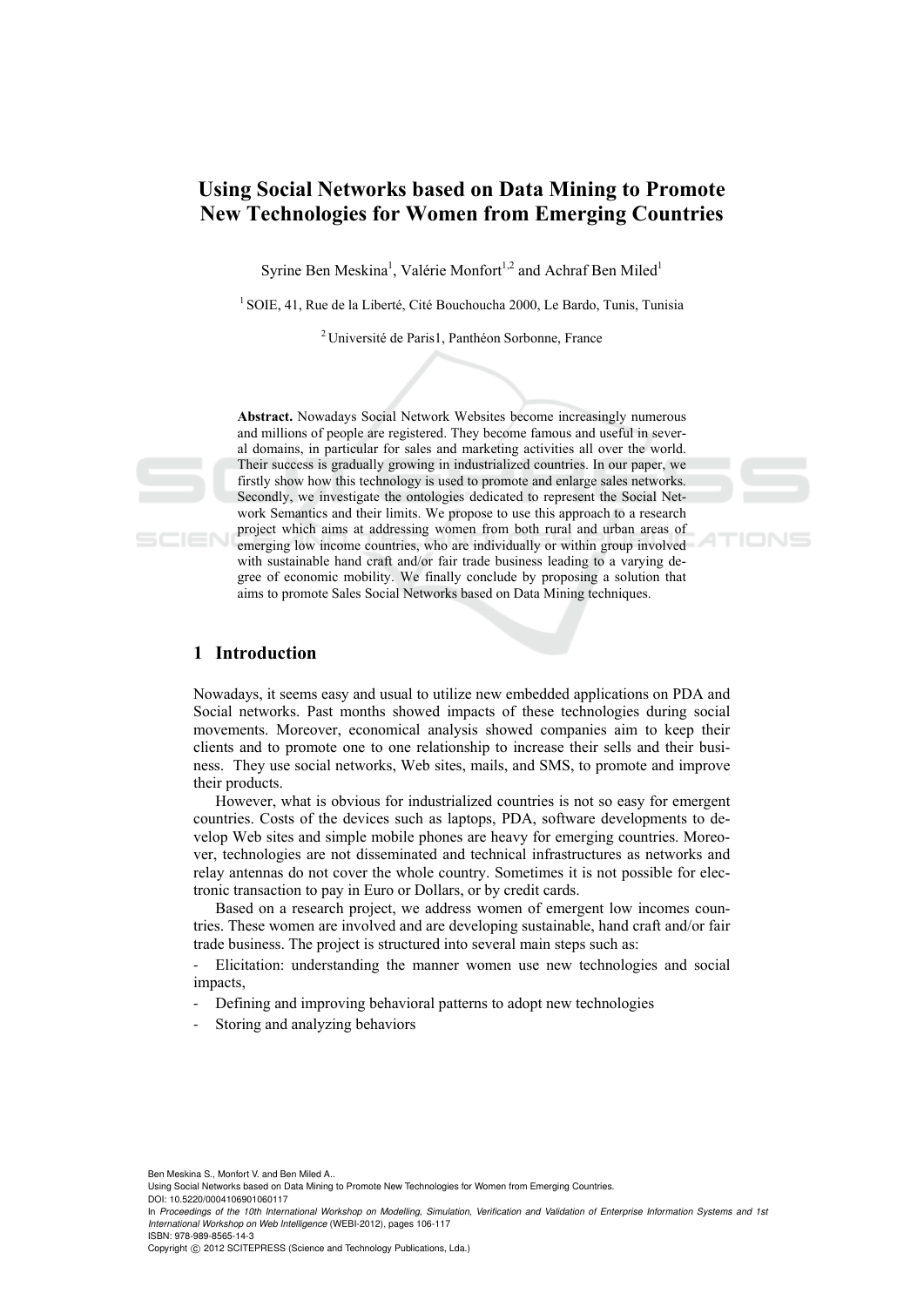#### - Proposing new behavior, technical solutions, and training

These steps are the cornerstone of a process to improve iteratively. The aims are to improve business of these women by offering them true technological means adapted to their habits and to the technical and legal contexts of their countries. Moreover, it is a way to think about how to propose to the greatest part of the humanity new cheaper technologies. So, to develop a specific affordable business for emerging countries. We focus on the ontologies used to characterize users in emerging countries. Moreover we propose a manner to analyze information to understand how new technologies are used by women in emerging countries and if they have an added value for business. We aim to measure the impacts and the benefits of the new technologies and the usage of the propositions we can do to improve business.

Thus, we briefly describe the project, secondly, we introduce and define the basic relative concepts; Social Networks and the ontologies dedicated to them as well as the relative social and semantic problems. In the fourth section, we will briefly cite the main limitations of the evoked ontolgies and then mention, as a solution, some techniques of ontologies composition. Section 6 shows related works. Then, in the remaining sections, we will present our proposed work. Section 7 concludes the paper and outlines the future work.

# **2 Project Presentation**

Present status of Web 2.0 is far advanced than that of the basic DiNuccian ideology in this concern, and the modern Web 2.0 is smartly admixed with the facilitation of participatory information sharing, interoperability and user centric design where the Social Networks are considered as the cornerstone of this system. So, the development of Business Intelligence techniques with Web 2.0 and Internet offer an access to less expensive and/or free resources and provide opportunities to economic and social actors. The essential of these opportunities and resources aims to transform time into information to enable a better decision making. Enterprises and e-commerce are the most impacted areas by this evolution.

However, if this artifact seems coherent and promising for companies, its implementation remains limited because it is faced to several constraints such as the unavailability of fitted infrastructure as well on the technological aspect, a range of restrictions by laws and hindrances from a degree of regional / global politics. These conditions are applied in developing countries; the situation remains so complex that researchers use the expression: new technologies excluded or digital divide, by showing the possible relations with social and economic or banking exclusion.

To face to this new kind of gap between societies, several research works have been realized to find the adequation between new technologies and usage capacities of the wider part of population targeted. Most of the peoples of these countries have weak access to the benefits of new technologies and e-commerce.

During last past years, several works have been aiming to offer technological products and services in adequacy with means, needs and social habits of populations in emerging countries. These domains concern with well education, health, agriculture, telecommunications, e-commerce, etc. Companies are also trying to enter these

JEL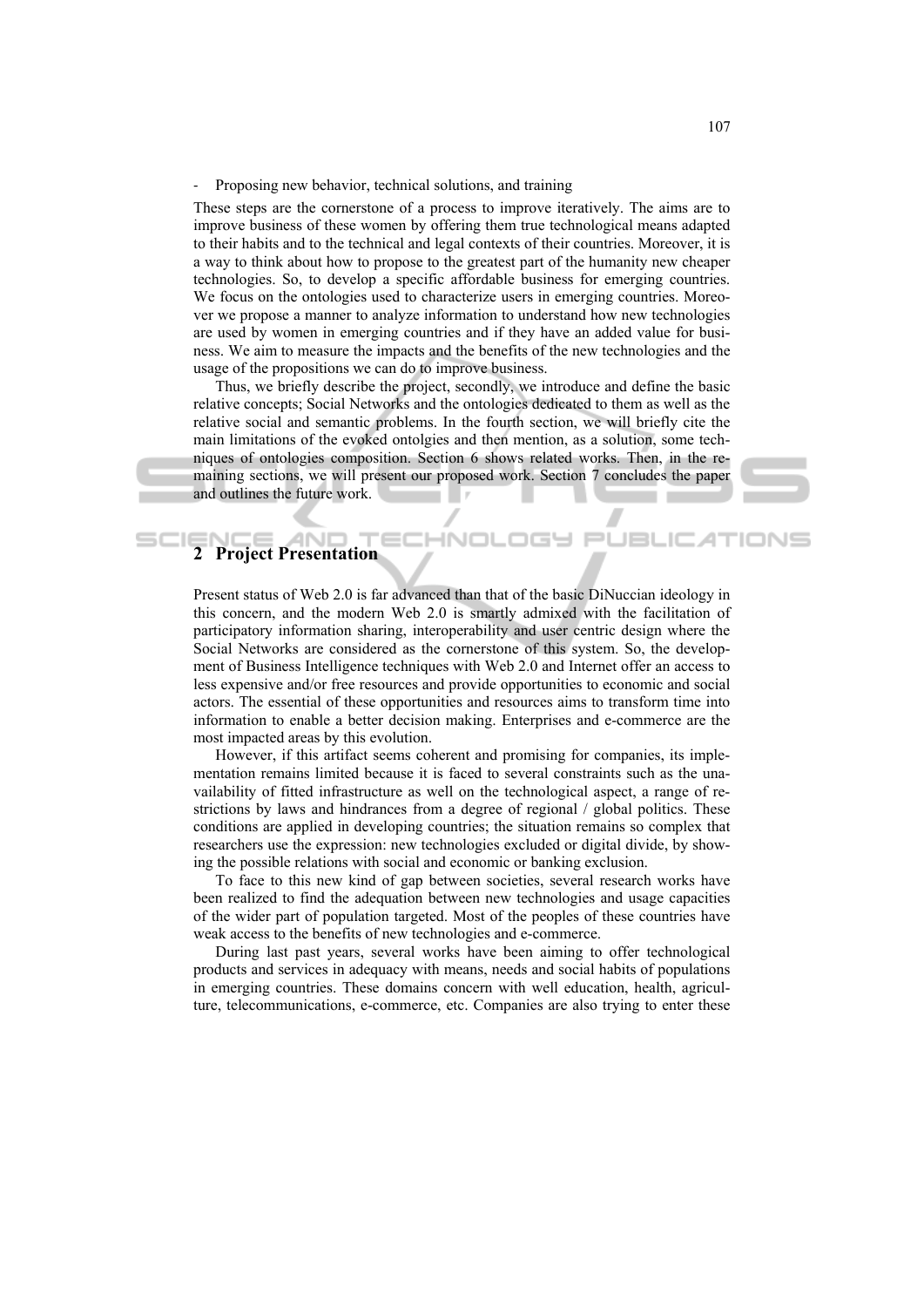markets by using sells strategies along with market structure and its needs (such as rural phone).

One of the starting points of these works is the incorporation of the concept of "Base of the Pyramid". This concept is based on a simple idea, i.e. 4 milliard people who live with less than few dollars per day represent a set of opportunities in terms of demand of goods and services. These set of opportunities is linked to the "non inclusive" strategies deployed by economic actors, private or public, particularly for emerging countries.

Till the publication of first research works about the concept, and critics, several projects and programs were launched. Some of these works show the importance of the new technologies in the socio-economic development of this population. The new technologies improve the socio economic situation of this population (Base of Pyramid) by bringing them information and expertise for consumers and managers. However the results of these works remain limited and a global approach should allow combining a local understanding of habits and needs of this population with a technical expertise of the product or service, and a sectoral expertise. The 'applied' part of the global technological innovations in this particular concern is required to be flexible enough that it can be necessarily molded as per the physico-socio-politicoeconomic characteristics of regional domain of application.

Firstly, this project is based on a global approach based on synergies between specialists in different domains in particular: sociology, economics, computer science, and marketing. It aims to study the impacts of new technologies on populations of both countries, Algeria and Tunisia. Focus to be given on two actors categories: very small companies and members of formal or non formal social networks. Principal aim is to address these two categories and to study the impact of technologies on business activities proposing new habits to use new technologies. This approach is fully iterative and incremental. Knowing current habits and usage pattern by auditing and eliciting users allows noticing lacks and proposing new approaches. The different proposals and its effects are audited and improved.

IONS

Secondly, the result of this study can imply the requirements of new kinds of affordable technologies fitted to emerging countries. Moreover, these new technologies have to be adapted to the profile of the users, for instance, the users can be analphabets and the media have to support text to speech services. The definition of new paradigms for a great part of humanity has the consequences to create start up to commercialize new packaged products and allied services. On top of all, generative programming technologies are an issue to automatically define and generate applications without requiring costly investments in developing e-commerce or M-commerce applications.

Thirdly, this project requires to be based on a performing technical infrastructure to analyze information usage and to help users to learn new technologies usage. Moreover, this infrastructure is based on: Web services providing service based approach and interoperability between applications, social networks, mobility, etc. So, proposal may be given to develop and stabilize this architecture to support marketing and social research works, and to promote a true course of actions to help and train women to new technologies and future fitted measures for improving business.

The proposed research will involve triangulation among a variety of different sources of data. Hence, we intend to conduct both formal and informal on- and offsite interviews with actors. We will also analyze archival materials such as internal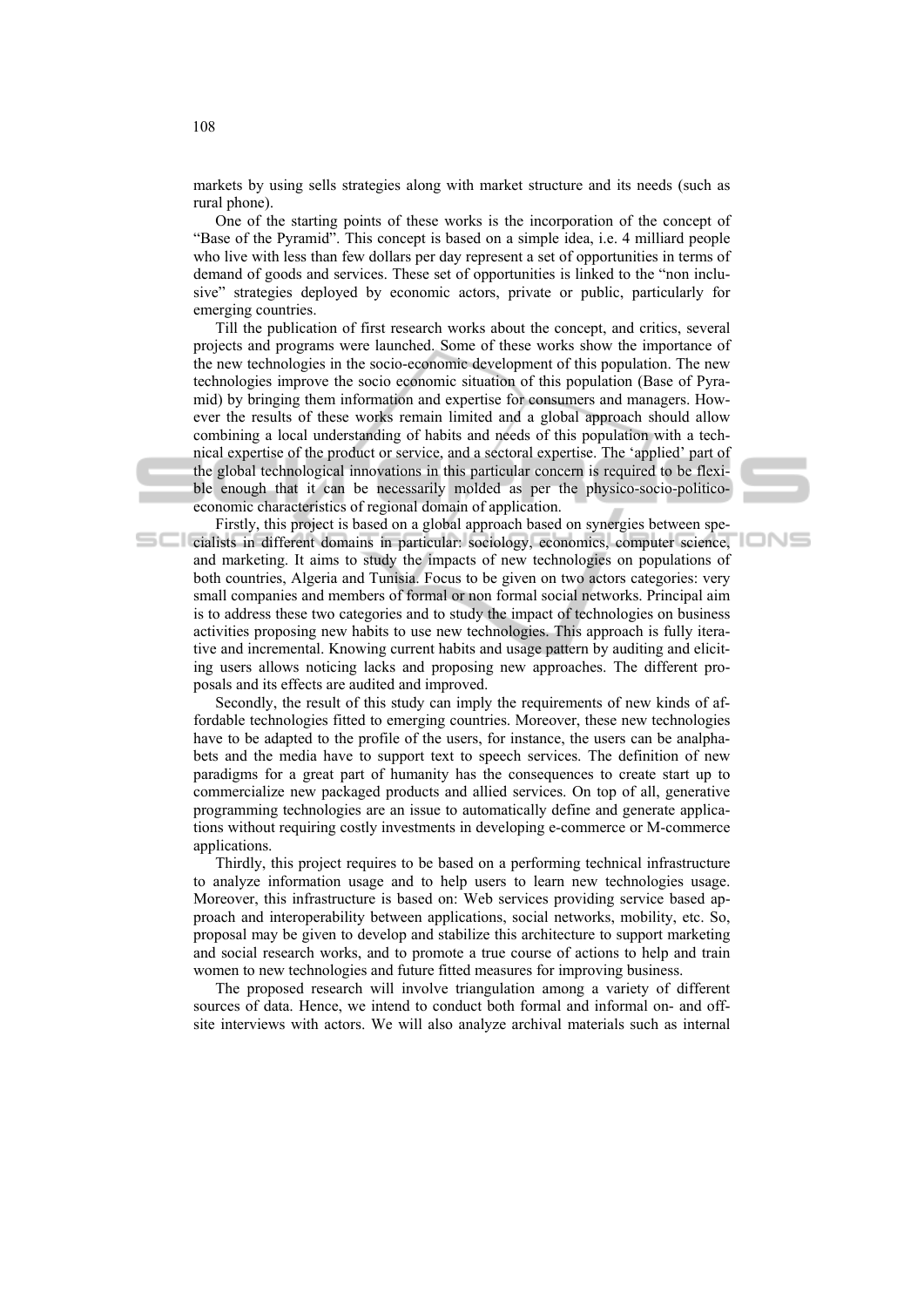documents as well as articles and evaluate existing case studies and other relevant **literatures** 

Case studies may be needed to deduce a common knowledge and identify stages and obstacles impeding progress from one stage to the next, as well as characteristics of projects that are believed to successfully navigate through the processes. Depending on the measured intensity of factors, it will be possible to classify different technological orientations and to predict on which development stage a sector or a country is situated.

Pragmatically, the project will be divided into four main steps as follows:

Firstly, the behavior of Tunisian and Algerian professionals is observed and the way to use of new technologies as well as social and commercial spheres will be studied. These behaviors are based on formal and informal knowledge to collect and analyze qualitative and quantitative data with rules. These techniques were already used to collect qualitative and quantitative data. Knowledge on Algerian and Tunisian professionals will be modeled, structured and validated according to business experts, computer scientists, marketing experts and sociologists. Sociologists, marketing experts and computer scientists provide a behavioral and habits patterns repository proposing and improving fitted solutions to facilitate the integration of new technologies and social networks during commercial transactions initiated by professionals. These knowledge are parameterized, aggregative, changeable, modifiable and flexible, according to functional, non functional, and technical needs, but also according to ambient context, economical and social environment.

Secondly, the study will link the current behavior of professionals faced to new technologies and social networks to offer solutions or improvements.

The third step proposes to dynamically updated users' profiles and behavioral patterns through the data from data mining analysis, data warehouse, marketing analysis and sociometry. This approach is iterative and incremental according to the manner users appropriate new technologies and social networks usage. New manners are proposed with feed backs. In the same time innovative approaches and/or technologies is to be framed.

- The fourth step proposes to use innovative solution defined in the third step, to check the way it is appropriated and to train people to improve their business.

# **3 Basic Concept**

 $SCI$ 

#### **3.1 Social Networks**

A Social Network is a dynamic social structure composed of nodes and canals or arcs such that the firsts represent individuals or organizations and the lasts represent their relationship.

According to [11], a Social Network is, generally, defined as a relationship set of a specific type (for example: collaboration, support, control ...) between a set of actors. This definition calls the Barnes's notion of mesh in relationships as well as the traffic notion to transmit data between individuals over the mesh.

In Sociology, the Social Networking definition is different from Social Network

IONS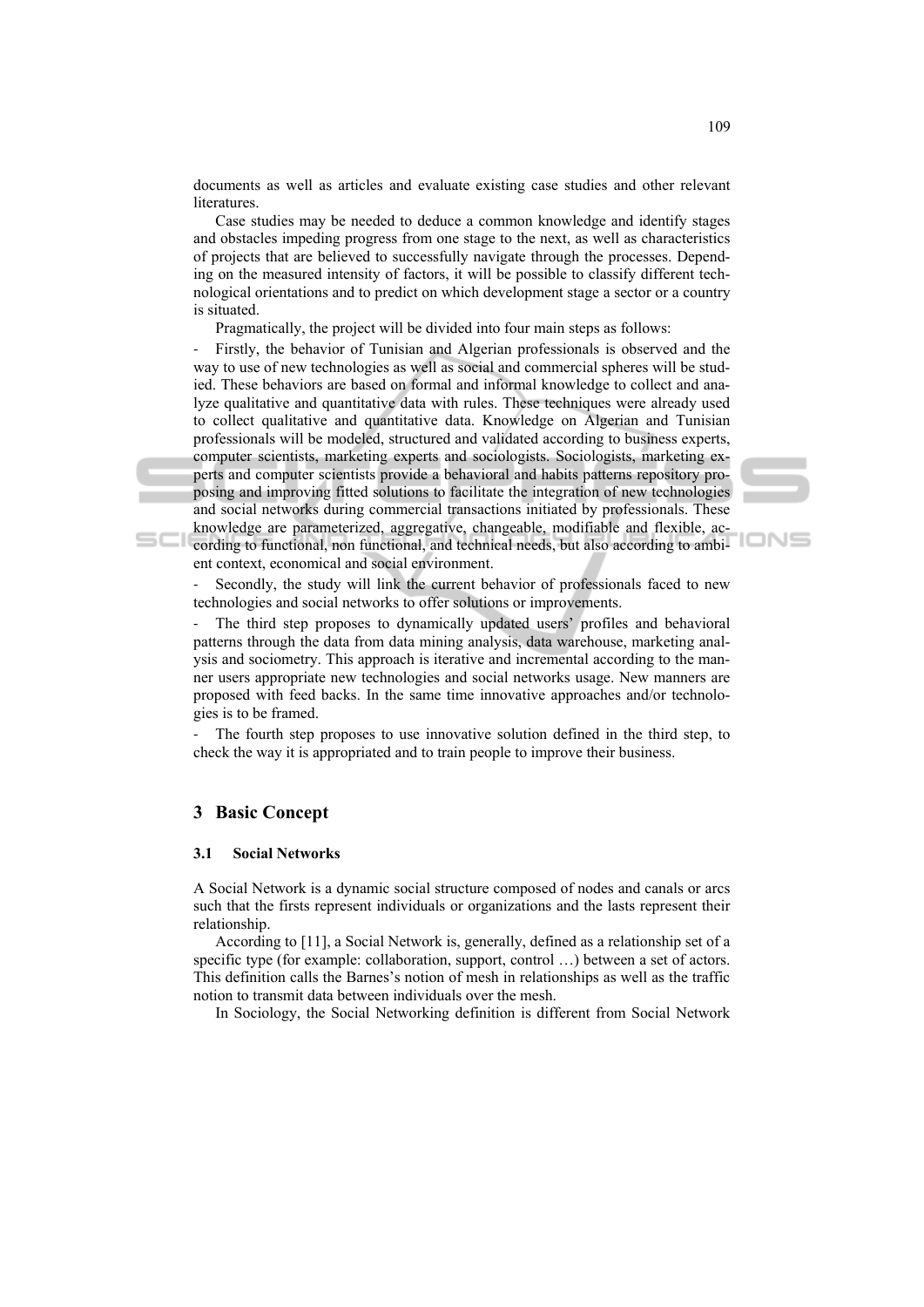one. In fact, it references the employed means to inter-connect individuals. Social Networking refers to multimedia social structure which essentially facilitates communication between individuals, groups and organizations. Since the apparition of the Web 2.0 having a user-centered design, the Internet users become actors and the networking concept has been extended to sites building social networks on the Web.

Social Networks are based on connections between virtual identities which are created on the Net and which may be veritable or not. So, the profiling concept was included by the majority of the Social Network definitions. The main characteristics of the classical ones are turning around that profiling notion and are summarized on; create profile which represents a virtual identity necessary for connecting to some members of the Social Network, look for friends with whom the relationship is desired and finally draw links with other profiles which is the aim of the Social Network The most commonly recognized social networking Web sites include Facebook (specially in Tunisia), LinkedIn and MySpace… They are used for professional, cultural, sport activities and specially to do marketing and for sales. For the last usage domain, we call them Sales Social Networks.

In addition, to social Network sites, there are other ways to accomplish social media marketing through blogging, instant messaging, widgets … which become increasingly popular internationally. Using Social Networking as a form of social media marketing is the new fad.

Facebook, blog platforms and other Social Networks have proven to be essential for sales people as well (For example: in Tunisia, all sales persons or people have at least one page or profile on the social Web networking. It allows them sharing ideas and digital photos with their friends and publishing real as well as virtual events to add value…). Social Networks present the fastest, cheapest and easiest way to know more new customers, new ideas improving and enlarging their business. Technically, Social Networks are based on specific meta models called ontologies.

#### **3.2 Social Networks and Ontologies**

Web becomes "social". Hence, it is necessary to use a common model to represent the semantic of the majority of these Websites. Ontologies, mainly are defined by classes and properties, and provide common semantics for resources on the Web semantic according to [6]; [9]; [1];[4].

To represent social data, some common representation models are dedicated to the social Web semantic adopting the idea that semantics can help social Websites and vice versa. In fact, social media sites can interoperate by calling common semantics, defined using agreed-upon semantic formats, to describe people, content objects and the connections that link them all together. Current data on the Web own different formats such as: relational Data Base, XML, CSV… Hence, the integration and the link of these data become complex and infeasible. For instance, RDF presents a standardized way to publish data on the Web thanks to its triplets represented by labeled graphs.

(Berners-Lee, 1998) has introduced the idea of Linked Data which are based on URIs for naming, identifying resources, providing information about them and including links to other ones in the aim to discovering more things. Within the framework of LOD Project (Linked Open Data), the existing datasets are translated into RDF and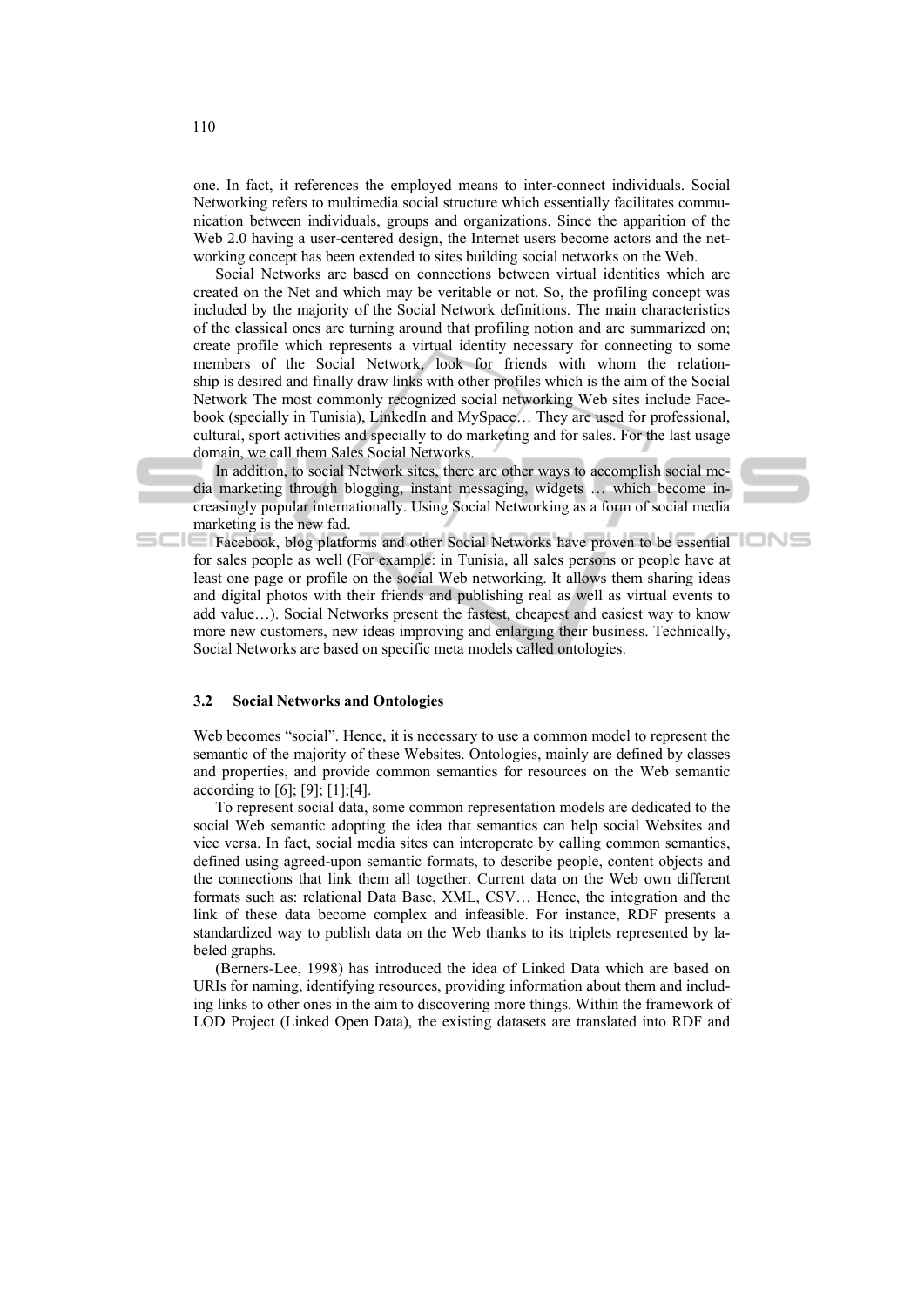linked to each other (for example DBpedia and Geonames, Freebase, BBCprograms …).

As users may dispose of different accounts on the same or different social Websites on the Web, it is interesting to establish links between them.

FOAF (Friend of a Friend) presents an ontology designed by Tim Berners-Lee for describing people and the existing relationships between them using the RDF standard vocabulary. It mainly investigates the identity notion, personal profiles and social networks and can be integrated with other Web Service vocabularies. It aims to represent the concept of agent and the different related subclasses (persons, agent groups, organizations as well as some properties related to these concepts such as names, knowledge, membership…) based on the management of the distributed identities over the Web. Consequently, it inter-relates different processes as interlinking identities and social networks to associate individuals to all their online accounts over the social Web by exporting data from different sources. It is used for FriendFeed, LiveJournal, MyBlogLog…

SIOC (Semantically-Interlinked Online Communities) ontology is defined to describe the online activities of communities on the Web such as: blogs, forums, wikis, etc. In fact, it fully describes the content and the structure of the social Website by representing the socio-cultural data; communities and their activities, produced documents as well as their organizations and inter-connection. It creates a kind of bridge

to link several Web tools to collect the different elements of communities from separate places on the Web. It is composed of a core of eleven classes concerning the social aspect (user accounts) as well as the structural aspects (contents and containers) and properties describing their relations. It includes two main modules such as: Services and Types concerning the social Web content. SIOC uses the RDF vocabulary to describe the previous referenced elements. It also uses objects defined by other ontologies such as: FOAF, SKOS, DublinCore, RSS etc. The goal of SIOC ontology is to address interoperability issues on the social Web when it is combined to FOAF (Bojares and al., 2008).

The tagging concept consists of associating some information to resource. It allows sharing, exchanging and reusing of the data that was tagged over the social Web. The TagOntology proposed by (NewMan, 2005) is based on the Gruber's tag which is composed of three parts such as: i) the tag representing the word or the sentence recognized by humans and machines, ii) the annotated resource representing the part to be tagged and that must be identified using an URI or another similar labeling service, and finally iii) the tagger representing the user which indicates the tag. Tags should be named to differentiate them to create them such as resources which can be uniquely identified. The contribution of the TagOntology consists on adding a tagging visibility property.

SCOT (Social Semantic Cloud of Tag) ontology is designed for representing the structure and the semantic of a tag set. More exactly, this standard model describes tag clouds (tags and co-occurrence), allows the portability to move from its own tag cloud to another one. It, also, provides the possibility of developing the global share (sharing tag clouds between services and between users). An important contribution consists on supporting the social interoperability betwen heterogeneous sources.

MOAT (Meaning of a Tag) ontology is a standardized model designed to define tags meanings. It provides a Web Service structure which supports the publishing of semantically enriched content (free tagging). In fact, it allows users associating mean-

10NS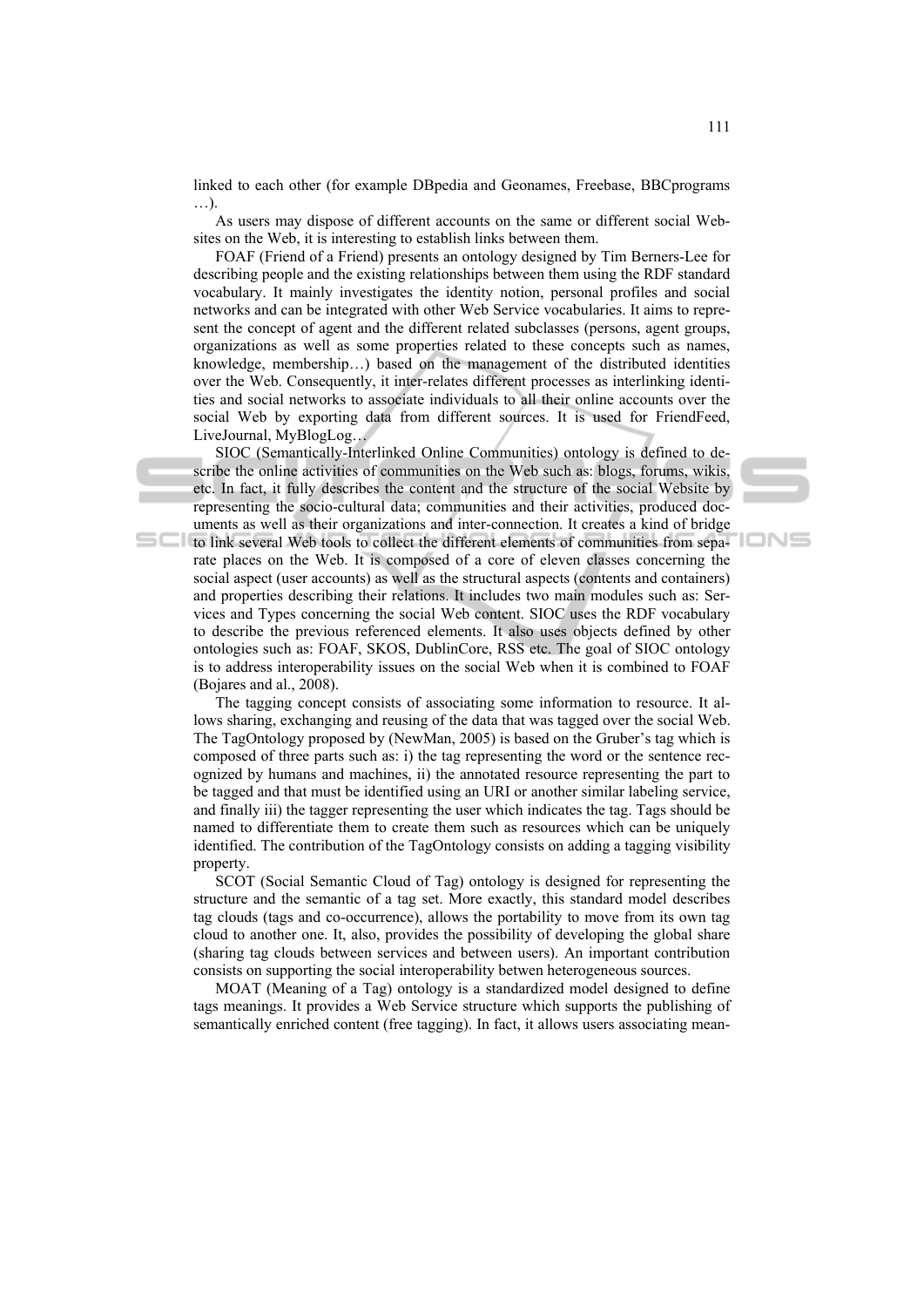ings to tags via URIs on the social Web. It is a collaborative approach as it shares meanings in a community and brings the tagged content to the linked data Web.

CommonTag is close to MOAT and allows associating tags to meaningful resources. NiceTag Ontology appeared for which tagging meets speech act theory and investigates on the link between a tag and a tagged item. It is, also, possible to go in the opposite way by extracting ontologies from tags thanks to FolksOntology which is a semi-assisted of relationships between tags.

It is also interesting to localize entities. In fact, it is relevant to geographically identify the social network as well as its members and partners. It links, for example, two instances to the same subject using the GeoVocabulary. It is also possible to use Geonames to provide geographical data.

Moreover, geospatial ontologies localize data according to space and time.

## **3.3 Problems Met**

There are many problems relative to Sales Social Networks. They can be categorized on two groups.

The first type is social. In fact, to preserve the profitability of its business, it is important to point that the adoption mobile technologies are primordial (being always connected and reachable using the smart phones and laptops, to be up to date...)

'IONE

The emergence of smart phones and laptops with small screens seems to be more attractive especially for emerging markets. But the prohibitive costs of high-end smart phones, high-speed Internet, additional memory and new technologies, in general, decelerate the development of mobile social networking. On the other hand, emerging markets are behind on mature markets of payment, remote buying, using credit cards, no delivery… this is due to the non-adaptation of the infrastructure.

Moreover, for instance, there is a very low Internet penetration in many parts of the world especially for emerging countries seen its high cost. It is, also, useful to take into account that social conditions and NTIC usage vary widely between emerging countries capital and regions.

The second type concerns technical problems. According to the Semantic Web Layer Cake designed by (Berners-Lee, 2001), each layer is composed of one or more languages and standards dedicated to the ontology manipulation. We will present their most important limitations. RDF language was appeared in 1999 for describing knowledge using triplet of the form (subject, predicate, object). It provides only very simple and elementary RDF descriptions and dispose of a reduced number of predefined constructs.

RDFS language extends RDF and resolves partially the problems relative to manipulating non accurate data. Using RDF and RDFS present numerous advantages such as associating namespaces to schemas, supporting multiple heritages as well as obtaining some descriptions for which several classes are instantiated at a time.

#### **3.4 Data Warehouse and Data Mining**

Social Networks Websites dispose of huge databases leading to data storage problems. Even if such Web sites can be represented through ontologies. These data may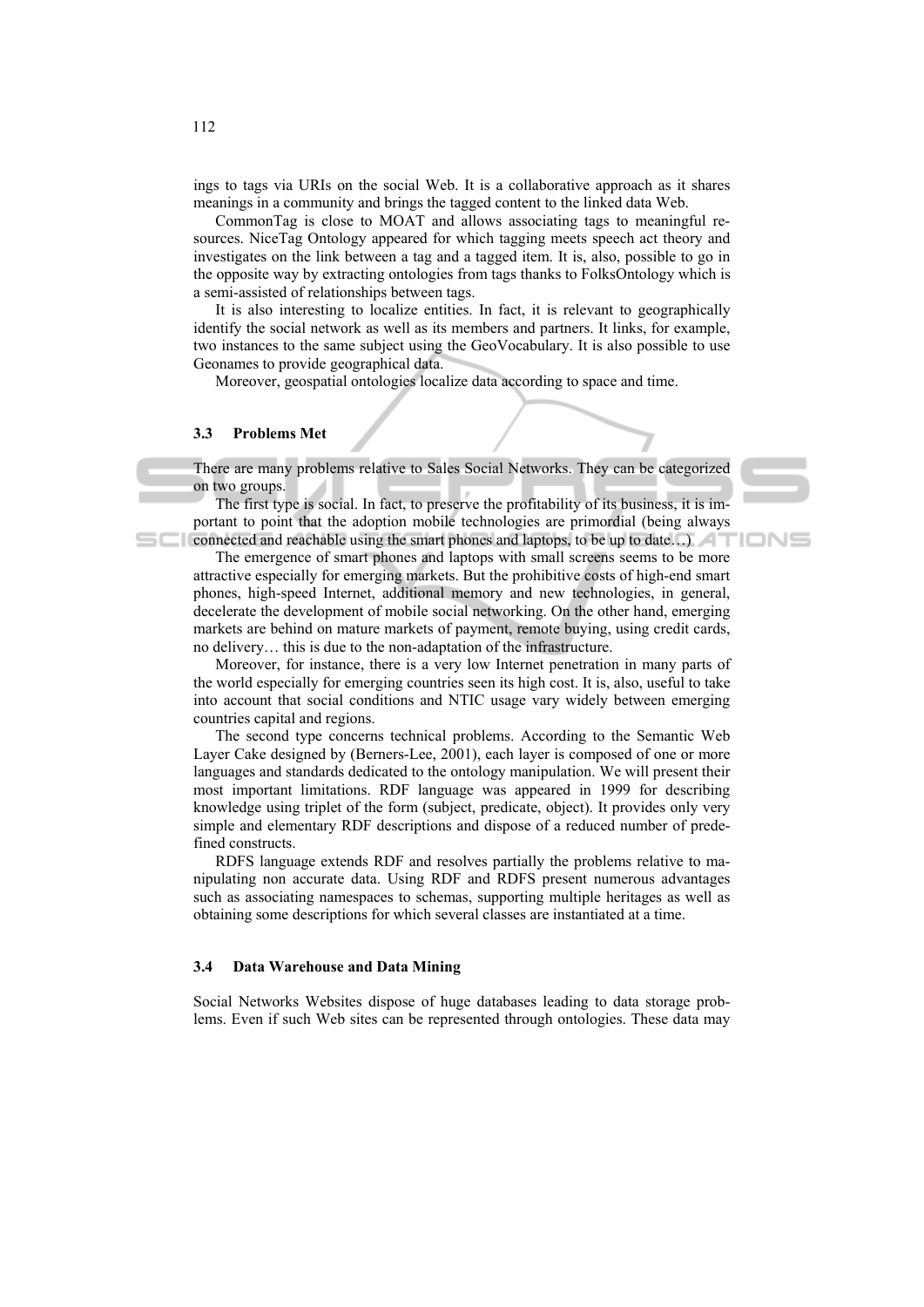be vital for marketers to be analyzed to promote sales and marketing activities. Thus, the corresponding studies start from the past data to the actual data going to preview the future in order to describe the customer behavior, from which comes the necessity of storing all information about customer.

It is important to recall that user data are usually confidential, thus, marketers aims to consider even the smallest details about customers as they may be useful which increases the amount of data.

Data warehouse and data mining techniques can be helpful to identify the pertinent data to be considered and to identify and extract the most important rules and properties in the aim to refine analyses.

## **4 Towards an Ontology based Solution**

#### **4.1 Current Ontologies Selection and Limitations**

In the Semantic Web, knowledge and data are generally represented through ontologies supported by the tagging notion (section 3.2) for the social Semantic Web.

In this issue, several standard ontologies were developed during the last decade. The well known and most used ones were exposed in section 2.2. However, the majority of them, when they are used separately, seem to be limited and insufficient to overcome some problems mainly summarized on distributed sources, heterogeneous data, tags ambiguity, semantic links between tags... seen that no ontology works under all conditions. Hence, it is interesting to consider a set of them at a time.

The combination of ontologies is formed using composition techniques which will be exposed on the following section.

One such combination example can be compound of TagOntology, SCOT, SIOC and MOAT. This model supports tags, simple and tripartite tagging, agent modeling, definition of cloud of tags and associating meaning to tags at a time.

#### **4.2 Ontologies Composition**

The representation of some systems requires the intervention of more than one ontologies which can be heterogeneous and distributed. So, the cooperation of ontologies is recommended as they may solve such problems (Euzenat and al., 2004).

The approaches dedicated in this purpose use the mapping and alignment techniques. They, respectively, consist of identifying similar entities from different ontologies and establishing mapping links between distinct representations.

The manipulation of ontologies includes comparison and inter-operation.

The first axis, also called "alignment" processes by mapping equivalent entities from different ontologies using the adequate metric (Johnson and al., 2006).

The second axis describes, in general, the inter-operation between ontologies by both preserving and extending them. It is a sort of combining heterogeneous or distributed ones based on mapping schemas without being modified (copy, alignment…). Generally, it is useful to combine the ontologies that describe complementary domains. The fusion technique allows the creation of only one global and coher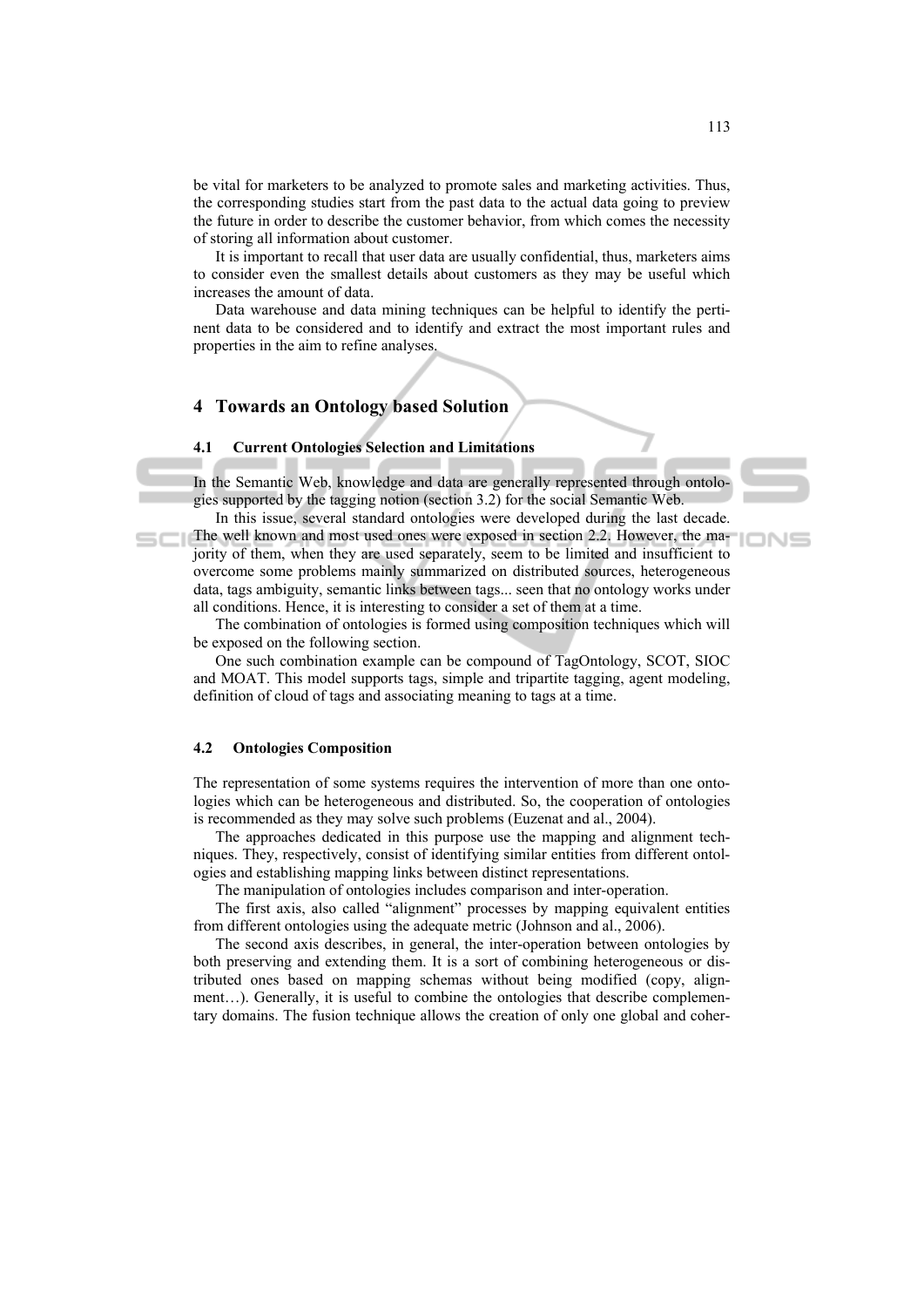ent ontology. Thus, the resulting ontology must unify knowledge described by the yet existing ones (importing the whole original in another one).

The integration technique provides an ontology created by considering only some proportions from the other original ones (it is different from the complete fusion).

The coordination technique consists of using, at same time, the knowledge described by only some parts of the original ontologies in an independent manner.

# **5 Towards a Data Mining based Solution**

The problems of promoting Sales Social Networks depend on the collected data about costumers. The data may be analyzed for useful correlations between interests and also between interests and demographic categories.

The reasoning activities over social networks are usually based on the proposed ontologies to represent these Web sites (for example each Website is represented by ontology). Then, to model the users of Social Network Websites, we can collect all information concerning them from other social sites by interlinking several social Websites in order to better describe the different customer classifications.

This process requires the use of ontology composition techniques. We can use the combination model evoked in section 4.1 to represent user profiles. In a second step, it is interesting to look for forming a global ontology on which we can effectuate some reasoning and inferences in order to preview new marketing activities based on NTIC use.

IONS

We recall that (Klein, 2001) defined mapping by finding equivalent elements according to a similarity measure even if they come from different data representation (ontology, data base schema). We mention also that Social Networks have huge data bases containing information about their users. It is possible to proceed by mapping the real stored data bases and the proposed ontology to resolve our problematic.

In the other hand, we plan to implement some data mining techniques over the considered data bases which consist of identifying the pertinent information by using data reduction in a first step. And, then in a second step, effectuate a mapping process between the ontology and the kept data.

# **6 Related Works**

In the literature review, we focused on several research works as our project handle different domains; marketing, Semantic Web, ontology manipulation, Web Mining...

Bouzeghoub and Kostodinov [3] studied a personalization of profiles in order to facilitate the need expression for a particular user or community and to obtain relevant information from an information system. They defined a set of criteria and preferences specific to each user or community of users and proposed a generic model of profile allowing classification tasks over profile's contents. Slimani [16] defined some approaches for evaluating semantic associations on domain ontologies in order to discover heavily linked data collected from separated sources. Jarrar [10] presented and used ontology for customer complaint management which has been developed in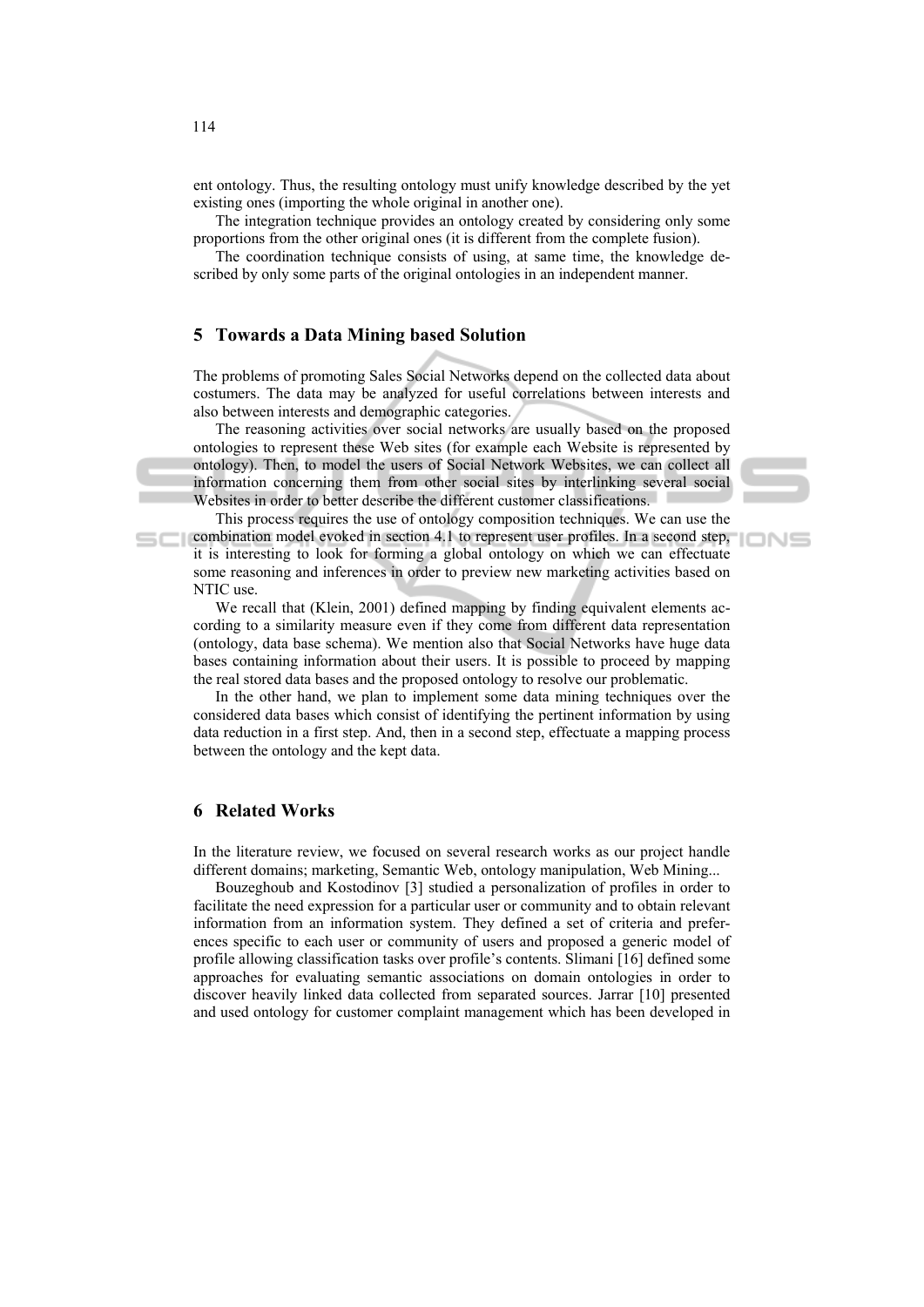the CCFORM project. As customers can register all their complaint against any party about any problem, it can be useful to explore this data in the aim to promote Sales Social Networks. In order to facilitate the re-use of ontologies, Maedech [15] proposed a ontology learning framework enhancing typical ontologies engineering environments for importing, extracting, pruning and evaluating ontologies. Berendt et al. [2] discussed the combination of Semantic Web and Data Mining, the use of Web structures to do Web Mining and vice versa as well as the resulting profitability of integrating closer data. Stumme et al. [17] proposed an automated schemes for learning the relevant information to automatically enhance several resources as it becomes impossible to do it manually seen the enormous size of data on the Web. (Gruber, 2007) discussed the combination of the best ideas from the Semantic Web and the Social Web which depends of individual user contributions. He proposed collective knowledge systems which unlock the "collective intelligence" of the Social Web with knowledge representation and reasoning techniques of the Semantic Web. (Li, 2003) presented an approach for automating the discovering of ontologies from data sets in the goal of building complete concept models for Web user information needs. The proposed approach overcomes the problem of obtaining information from user Web profiles. Li [14] evaluated the previous model to be able of capturing the evolving patterns to refine the discovered ontologies and assesses their relevance. Li [13] presented the relationship between Web mining and linked data such user profiles and

proposed an abstract Web mining model for extracting approximate concepts hidden in user profiles on the Semantic Web based on ontologies. The developed approach includes an efficient filtering algorithm to filter out most non-relevant inputs.

We found that ontologies handling the context and the interest creiteria can be useful to resolve our problematic as we look for adapting a user profile to the women previously described.

There exist some ontologies which investigate the context of Web pages represented by documents. The Foafnaut ontology, proposed as an extension of the FOAF ontology, describes one's contacts details based on the associated context. That family of ontologies enables us to measure the relationship between persons by calculating scores using keywords and related contexts.

Contexts depend of a periods of time, location, documents and Web pages as well people's preferences and interests. As contexts change interests may change. The Weighted Interests Vocabulary, specified by Bob Ferris in 2009, attributes weights to people interests in dynamic manner. In fact, it includes both of E-FOAF: interest vocabulary which extends the FOAF vocabularies, in 2010, to describe user interests and preferences (interested by, disinterested by as well as preference degrees…) and the Interest Mining Ontology.

The Geo ontology is also a FOAF extension proposed by Dan Brickley in 2009 to specify the coordinates; latitude, longitude and altitude of objects in the Web.

As research works treat separately each one of the domains on which we are focusing, it is interesting to work under the combination of all of them.

# **7 Conclusions**

sci

We propose the first step of a research project based on new technologies such as: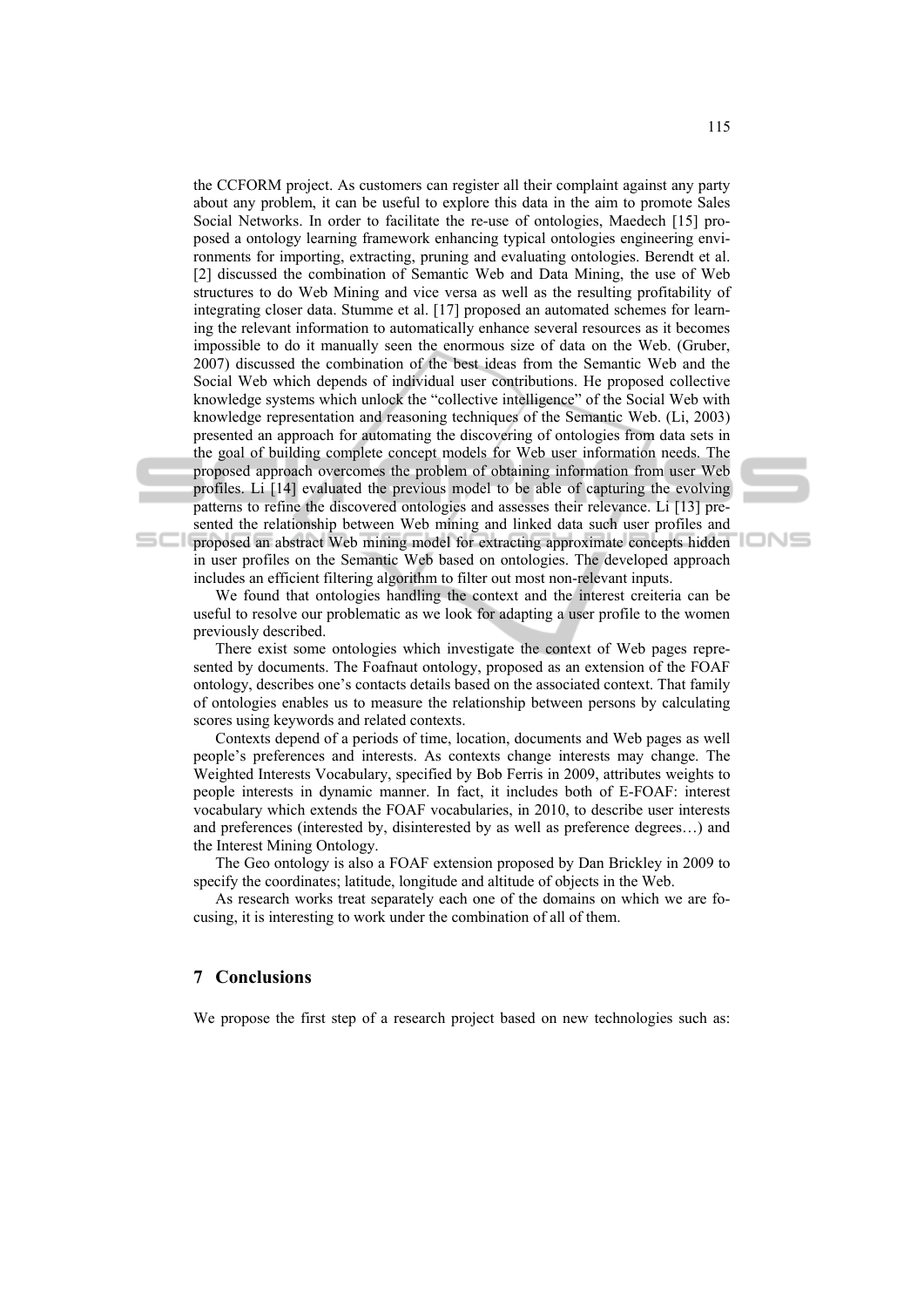social networks, mobility, e-commerce. We offer a possibility to proposed fitted solution to communicate about business such as aircraft. As social networks are based on Web 2. And ontologies we proposed an overview of current existing ontologies based on social networks. We have to use and/or to modify existing ontologies or proposing new one. We also have to link these ontologies with data warehouse and data mining by proposing fitted algorithms to manage data and their instances. We aim to improve this approach and to propose concrete results after interviews, structuring and collecting data.

### **References**

- 1. Bachimont, B., 2000. L'intelligence artificielle comme écriture dynamique: de la raison graphique à la raison computationnelle. In J. Petitot & P. Fabbri (Eds). p 290-319.
- 2. Berendt, B., Hotho, A. and Stumme, G., 2002. Towards Semantic Web Mining. Lecture Notes in Computer Science, THE SEMANTIC WEB — ISWC, Volume 2342/2002, p. 264- 278.
	- 3. Bouzeghoub, M., Kostadinov, D., 2005. Personnalisation de l'information: aperçu de l'état de l'art et définition d'un modèle flexible de profils. Actes de la seconde édition de la Conférence en Recherche d'Infomations et Applications (CORIA). Grenoble, France.
- 4. Gandon, F., 2002. Distributed Artificial Intelligence and Knowledge Management: Ontologies and Mutli-Agent Systems for a Corporate Semantic Web. Scientific philosopher doctorate thesis in informatics, INRIA and University of Nice - Sophia Antipolis - Doctoral School of Sciences and Technologies of Information and Communication.
	- 5. Gómez-Pérez, A., Fernández-López, M., and Corcho-Garcia O., 2003. Ontological Engineering with examples from the areas of Knowledge Management, e-Commerce and the Semantic Web. Springer-Verlag New York, Inc., Secaucus, NJ, USA.
	- 6. Gruber, T. R., 1993. A Translation Approach to Portable Ontology Specifications. Knowledge Acquisition, 5(2), p. 199-220.
	- 7. Gruber, T., 2008. Semantic Grid -The Convergence of Technologies. In ESELVIER Web Semantics: Science, Services and Agents on the World Wide Web, Volume 6, Issue 1, p. 4– 13.
	- 8. Guarino, N., 1998. Some Ontological Principles for Designing Upper Level Lexical Resources. In Proceedings of the First International Conference on Lexical Resources and Evaluation.
	- 9. Guriano, N., and Giaretta, P., 1995. Ontologies and knowledge bases: Towards a terminological clarification. In Mars, N., editor, Towards Very Large Knowledge Bases: Knowledge Building and Knowledge Sharing, p. 25-32, Amsterdam, NL. IOS Press.
	- 10. Jarrar, M., 2008. Towards Effectiveness and Transparency in e-Business Transactions, An Ontology for Customer Complaint Management. A book chapter in "Semantic Web Methodologies for E-Business Applications". Idea Group Inc.
	- 11. Lazega E. Analyse de reseaux et sociologie des organisations. Revue française de sociologie 35, 2 (Apr. - Jun 1994), 293.
	- 12. Li, Y., 2003. Ontology-based Web mining model: representations of user profiles. In Web Intelligence Proceedings, IEEE/WIC, p.96 – 103.
	- 13. Li, Y., 2004. Webmining model and its applications for information gathering. In ESElVIER Knowledge-based Systems, Volume 17, Issues 5–6, p. 207–217.
	- 14. Li, Y., 2006. Mining ontology for automatically acquiring Web user information needs. In: Knowledge and Data Engineering, IEEE Transactions, Volume: 18, Issue: 4. P. 554-568.
	- 15. Maedche, A., K., 2001. Towards Effectiveness and Transparency in e-Business Transactions, An Ontology for Customer Complaint Management. In Intelligent Systems, IEEE.